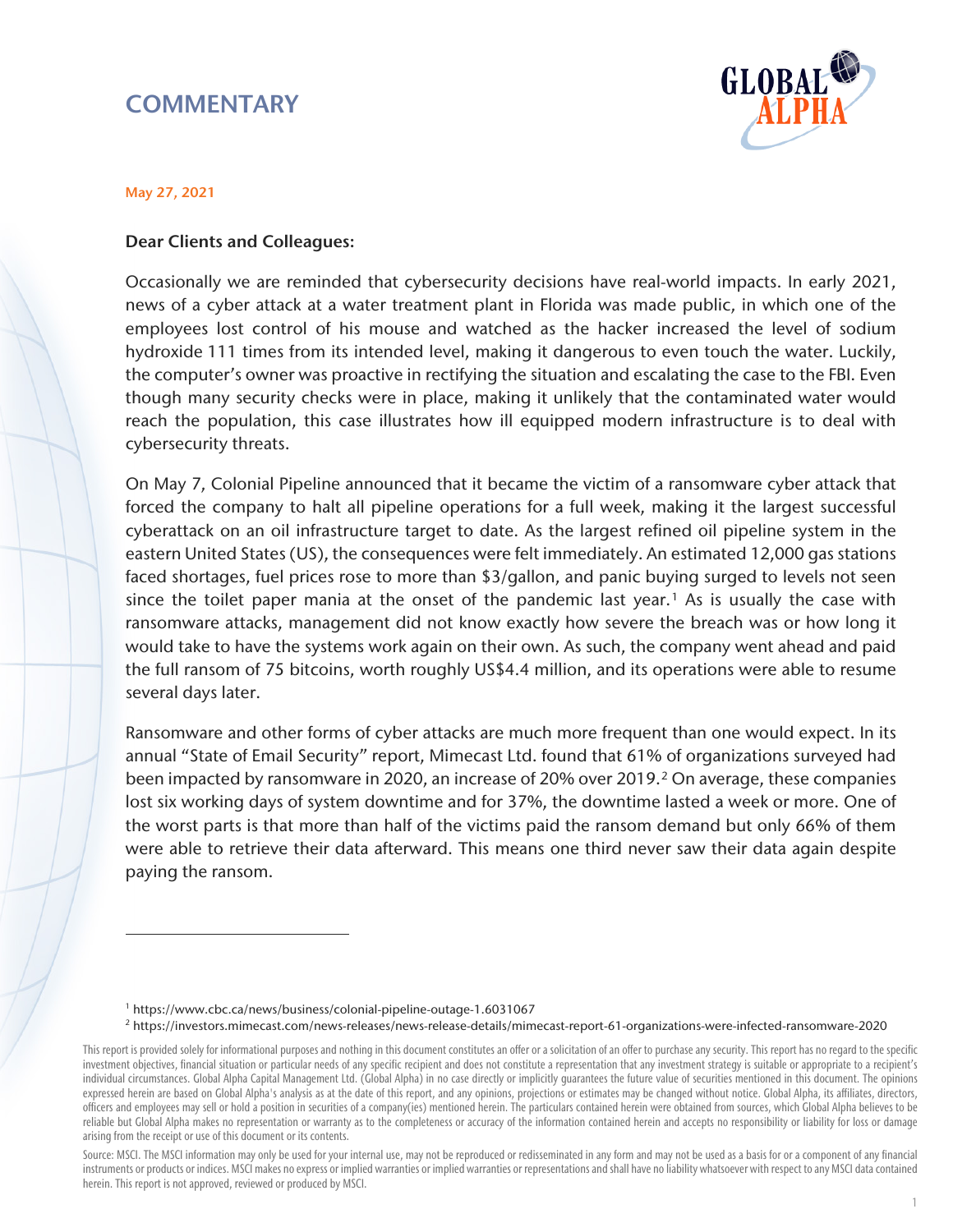## COMMENTARY CONT.



In past commentaries we discussed how email is the most frequent and vulnerable attack vector, even more so since work from home became the norm. Since the beginning of the pandemic, it has been found that employees are three times more likely to click on malicious emails than they had before, while the number of email threats rose 64% year over year. This implies that working from home is also leading to employees being less vigilant about potential threats. Meanwhile, companies have been slow to adapt. Cybersecurity training is provided by only one out of five companies, despite almost half of technology chiefs believing that their biggest weakness stems from their employees' lack of cybersecurity knowledge. Furthermore, one in ten companies do not even have an email security system.

With this in mind, it is not difficult to understand why Global Alpha has maintained continuous exposure to the cybersecurity sector over the years. In the past, we owned names such as Sophos, Nice Systems, and we currently own Mimecast Ltd. (MIME US).

#### Business Overview

Mimecast is a cloud-based platform that offers email security solutions. They provide a range of services, including targeted threat protection, encryption, large file sending services, and data leak prevention. Peter Bauer is one of the co-founders of the firm and has been CEO since its inception in 2003. Insiders own about 7% of the shares outstanding.

### Competitive Advantages

Given the sticky nature of the business, Mimecast enjoys very high retention rates. They also have the fastest search service-level agreement in the industry because their service architecture was designed for the cloud from the beginning.

Mimecast processes over 400 million emails every day, and has more than 300 billion emails under management. They are the only email security provider to guarantee 100% continuity on Office 365.

### Growth Strategy

- Cross sell opportunities as the average customer owns around 3.5 products (up from 3.2 in 2019)
- New product launches (6 products at its IPO in 2015, currently 11)
- Increased penetration in the enterprise business

Source: MSCI. The MSCI information may only be used for your internal use, may not be reproduced or redisseminated in any form and may not be used as a basis for or a component of any financial instruments or products or indices. MSCI makes no express or implied warranties or implied warranties or representations and shall have no liability whatsoever with respect to any MSCI data contained herein. This report is not approved, reviewed or produced by MSCI.

This report is provided solely for informational purposes and nothing in this document constitutes an offer or a solicitation of an offer to purchase any security. This report has no regard to the specific investment objectives, financial situation or particular needs of any specific recipient and does not constitute a representation that any investment strategy is suitable or appropriate to a recipient's individual circumstances. Global Alpha Capital Management Ltd. (Global Alpha) in no case directly or implicitly guarantees the future value of securities mentioned in this document. The opinions expressed herein are based on Global Alpha's analysis as at the date of this report, and any opinions, projections or estimates may be changed without notice. Global Alpha, its affiliates, directors, officers and employees may sell or hold a position in securities of a company(ies) mentioned herein. The particulars contained herein were obtained from sources, which Global believes to be reliable but Global Alpha makes no representation or warranty as to the completeness or accuracy of the information contained herein and accepts no responsibility or liability for loss or damage arising from the receipt or use of this document or its contents.